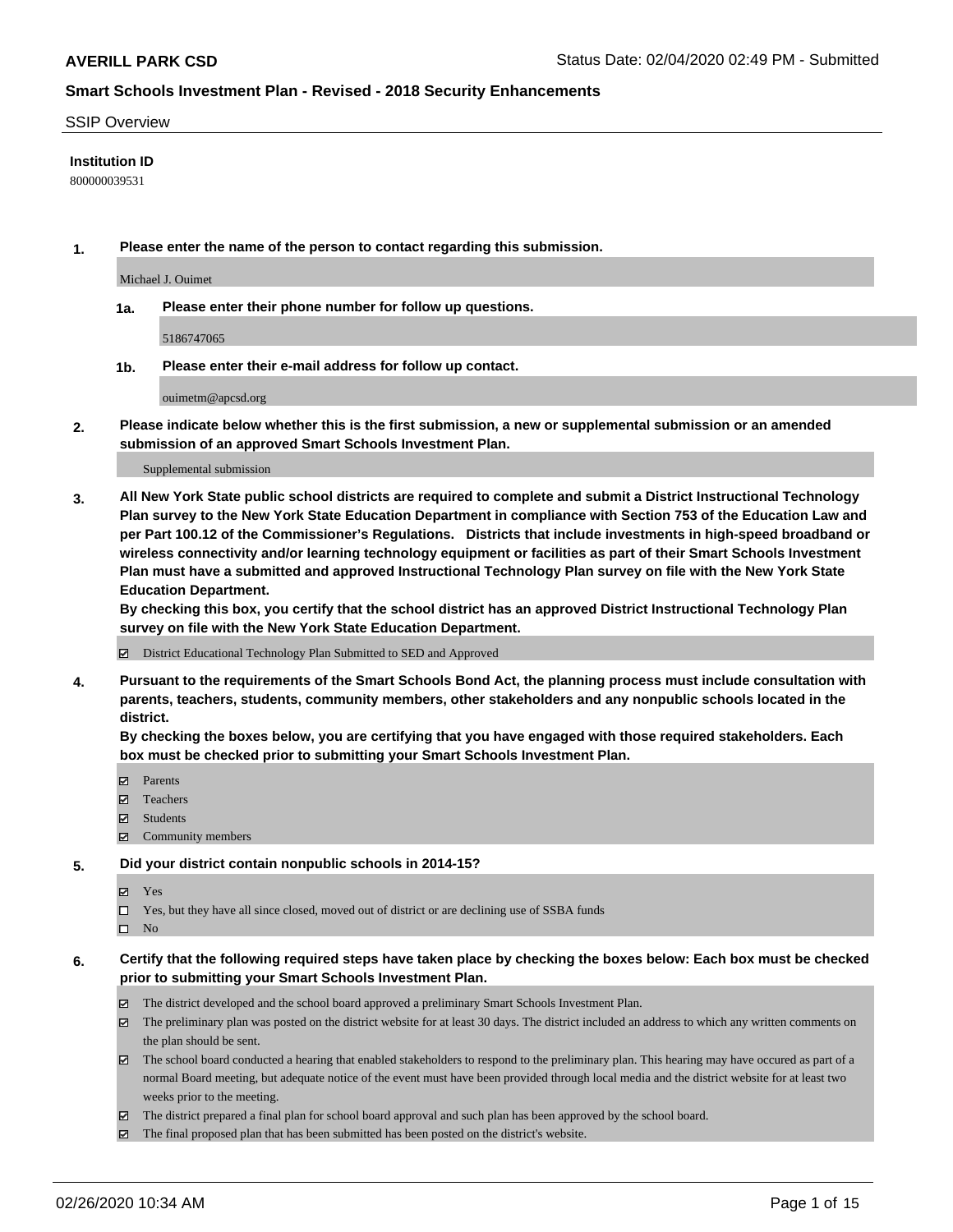SSIP Overview

**6a. Please upload the proposed Smart Schools Investment Plan (SSIP) that was posted on the district's website, along with any supporting materials. Note that this should be different than your recently submitted Educational Technology Survey. The Final SSIP, as approved by the School Board, should also be posted on the website and remain there during the course of the projects contained therein.**

SmartSchoolsPublicForumPresentation8-8-18.pdf

**6b. Enter the webpage address where the final Smart Schools Investment Plan is posted. The Plan should remain posted for the life of the included projects.**

https://averillpark.k12.ny.us/district-information/businessoffice/smartschoolspending

**7. Please enter an estimate of the total number of students and staff that will benefit from this Smart Schools Investment Plan based on the cumulative projects submitted to date.**

2,700

**8. An LEA/School District may partner with one or more other LEA/School Districts to form a consortium to pool Smart Schools Bond Act funds for a project that meets all other Smart School Bond Act requirements. Each school district participating in the consortium will need to file an approved Smart Schools Investment Plan for the project and submit a signed Memorandum of Understanding that sets forth the details of the consortium including the roles of each respective district.**

 $\Box$  The district plans to participate in a consortium to partner with other school district(s) to implement a Smart Schools project.

### **9. Please enter the name and 6-digit SED Code for each LEA/School District participating in the Consortium.**

| Partner LEA/District | <b>ISED BEDS Code</b> |
|----------------------|-----------------------|
| (No Response)        | (No Response)         |

### **10. Please upload a signed Memorandum of Understanding with all of the participating Consortium partners.**

(No Response)

### **11. Your district's Smart Schools Bond Act Allocation is:**

\$2,160,806

#### **12. Final 2014-15 BEDS Enrollment to calculate Nonpublic Sharing Requirement**

|            | <b>Public Enrollment</b> | Nonpublic Enrollment | Total Enrollment | l Nonpublic Percentage |
|------------|--------------------------|----------------------|------------------|------------------------|
| Enrollment | 2,925                    | 92                   | 3.017.00         | 3.05                   |

**13. This table compares each category budget total, as entered in that category's page, to the total expenditures listed in the category's expenditure table. Any discrepancies between the two must be resolved before submission.**

|                                                 | Sub-Allocations | <b>Expenditure Totals</b> | Difference |
|-------------------------------------------------|-----------------|---------------------------|------------|
| <b>School Connectivity</b>                      | 0.00            | 0.00                      | 0.00       |
| <b>Connectivity Projects for</b><br>Communities | 0.00            | 0.00                      | 0.00       |
| Classroom Technology                            | 0.00            | 0.00                      | 0.00       |
| Pre-Kindergarten Classrooms                     | 0.00            | 0.00                      | 0.00       |
| Replace Transportable<br>Classrooms             | 0.00            | 0.00                      | 0.00       |
| <b>High-Tech Security Features</b>              | 925,300.00      | 925,300.00                | 0.00       |
| Nonpublic Loan                                  | 0.00            | 0.00                      | 0.00       |
| Totals:                                         |                 |                           |            |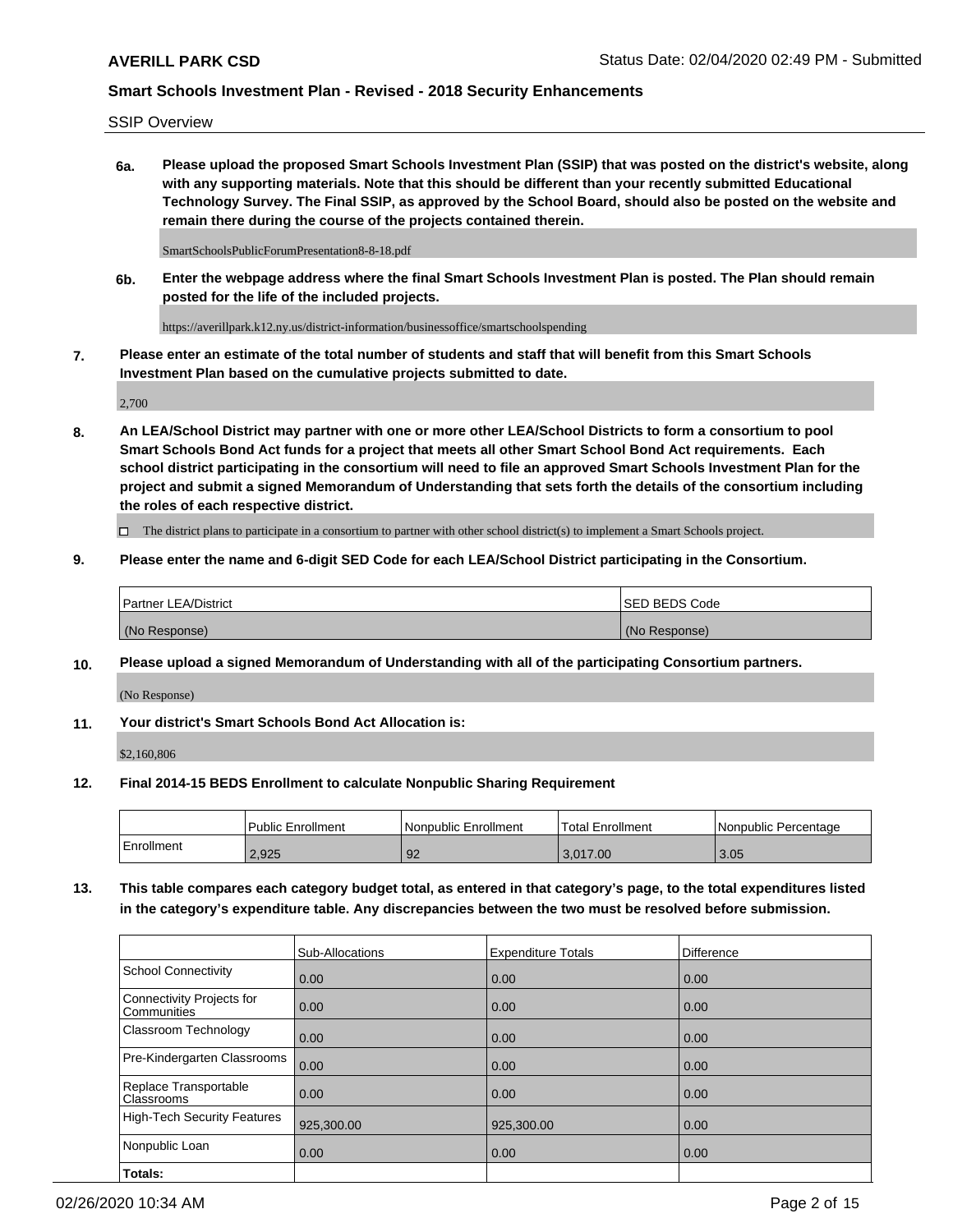SSIP Overview

| 925,300                | 925,300            | 0          |
|------------------------|--------------------|------------|
| <b>Sub-Allocations</b> | Expenditure Totals | Difference |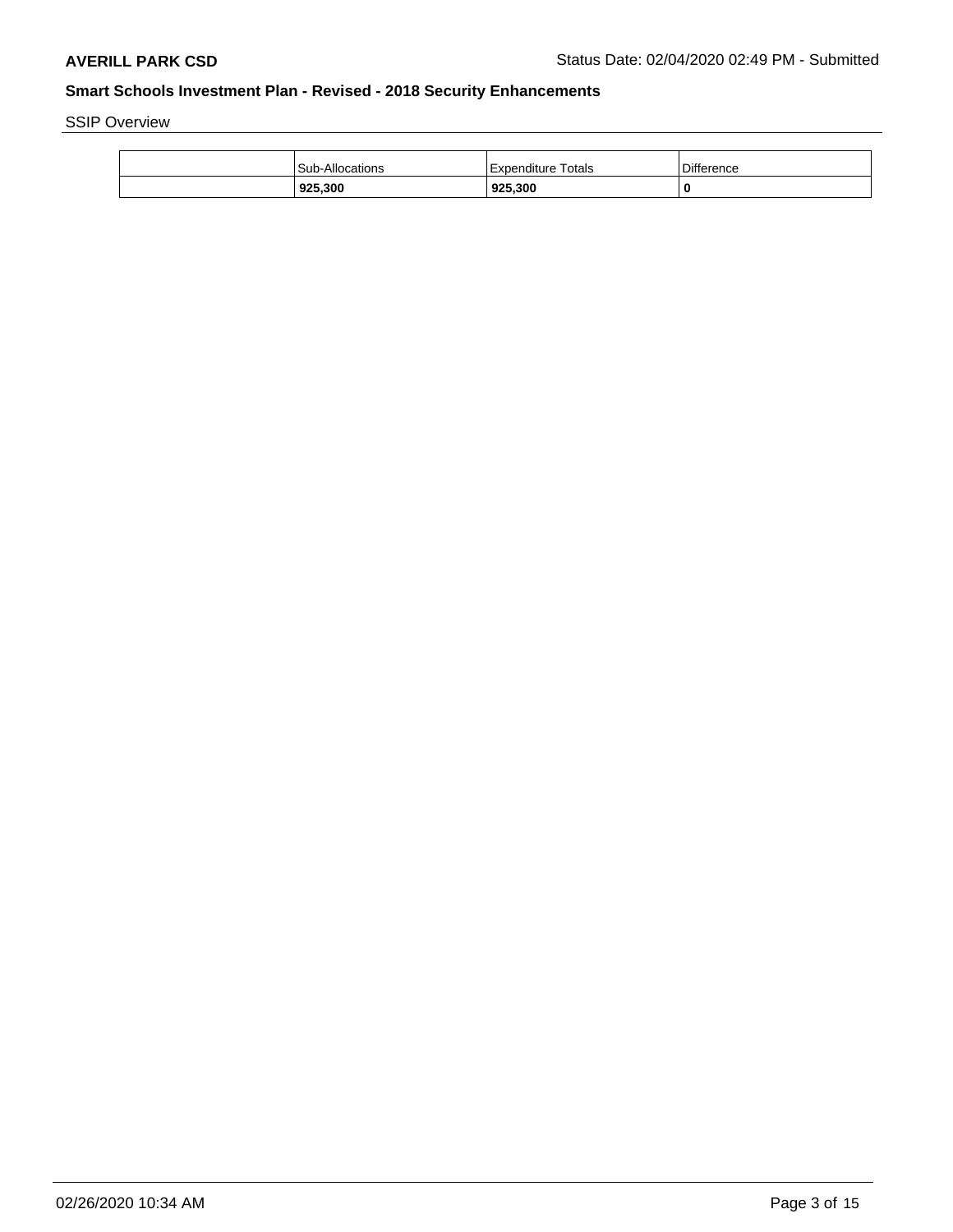School Connectivity

- **1. In order for students and faculty to receive the maximum benefit from the technology made available under the Smart Schools Bond Act, their school buildings must possess sufficient connectivity infrastructure to ensure that devices can be used during the school day. Smart Schools Investment Plans must demonstrate that:**
	- **• sufficient infrastructure that meets the Federal Communications Commission's 100 Mbps per 1,000 students standard currently exists in the buildings where new devices will be deployed, or**
	- **• is a planned use of a portion of Smart Schools Bond Act funds, or**
	- **• is under development through another funding source.**

**Smart Schools Bond Act funds used for technology infrastructure or classroom technology investments must increase the number of school buildings that meet or exceed the minimum speed standard of 100 Mbps per 1,000 students and staff within 12 months. This standard may be met on either a contracted 24/7 firm service or a "burstable" capability. If the standard is met under the burstable criteria, it must be:**

**1. Specifically codified in a service contract with a provider, and**

**2. Guaranteed to be available to all students and devices as needed, particularly during periods of high demand, such as computer-based testing (CBT) periods.**

**Please describe how your district already meets or is planning to meet this standard within 12 months of plan submission.**

(No Response)

**1a. If a district believes that it will be impossible to meet this standard within 12 months, it may apply for a waiver of this requirement, as described on the Smart Schools website. The waiver must be filed and approved by SED prior to submitting this survey.**

 $\Box$  By checking this box, you are certifying that the school district has an approved waiver of this requirement on file with the New York State Education Department.

**2. Connectivity Speed Calculator (Required). If the district currently meets the required speed, enter "Currently Met" in the last box: Expected Date When Required Speed Will be Met.**

|                  | l Number of     | Required Speed | Current Speed in | Expected Speed  | Expected Date                           |
|------------------|-----------------|----------------|------------------|-----------------|-----------------------------------------|
|                  | <b>Students</b> | In Mbps        | l Mbps           | to be Attained  | When Required                           |
|                  |                 |                |                  |                 | l Within 12 Months ISpeed Will be Met l |
| Calculated Speed | (No Response)   | 0.00           | (No Response)    | l (No Response) | l (No Response)                         |

**3. Describe how you intend to use Smart Schools Bond Act funds for high-speed broadband and/or wireless connectivity projects in school buildings.**

(No Response)

**4. Describe the linkage between the district's District Instructional Technology Plan and how the proposed projects will improve teaching and learning. (There should be a link between your response to this question and your responses to Question 1 in Section IV - NYSED Initiatives Alignment: "Explain how the district use of instructional technology will serve as a part of a comprehensive and sustained effort to support rigorous academic standards attainment and performance improvement for students."** 

**Your answer should also align with your answers to the questions in Section II - Strategic Technology Planning and the associated Action Steps in Section III - Action Plan.)**

(No Response)

**5. If the district wishes to have students and staff access the Internet from wireless devices within the school building, or in close proximity to it, it must first ensure that it has a robust Wi-Fi network in place that has sufficient bandwidth to meet user demand.**

**Please describe how you have quantified this demand and how you plan to meet this demand.**

(No Response)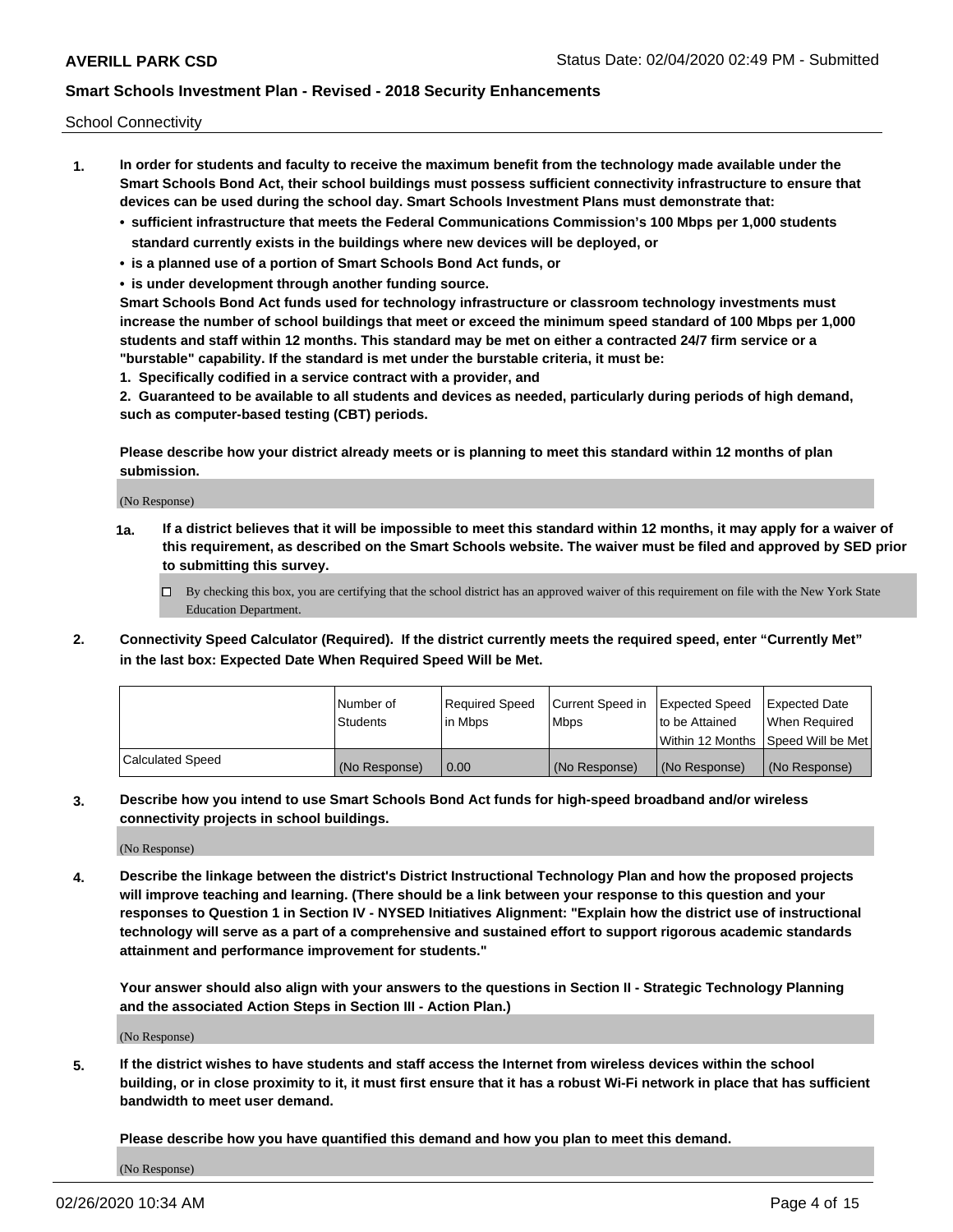School Connectivity

**6. Smart Schools plans with any expenditures in the School Connectivity category require a project number from the Office of Facilities Planning. Districts must submit an SSBA LOI and receive project numbers prior to submitting the SSIP. As indicated on the LOI, some projects may be eligible for a streamlined review and will not require a building permit.**

**Please indicate on a separate row each project number given to you by the Office of Facilities Planning.**

| Project Number |  |
|----------------|--|
| (No Response)  |  |

**7. Certain high-tech security and connectivity infrastructure projects may be eligible for an expedited review process as determined by the Office of Facilities Planning.**

#### **Was your project deemed eligible for streamlined review?**

(No Response)

### **8. Include the name and license number of the architect or engineer of record.**

| Name          | License Number |
|---------------|----------------|
| (No Response) | (No Response)  |

### **9. Public Expenditures – Loanable (Counts toward the nonpublic loan calculation)**

| Select the allowable expenditure type.<br>Repeat to add another item under each type. | <b>PUBLIC</b> Items to be<br>l Purchased | Quantity           | Cost Per Item    | <b>Total Cost</b> |
|---------------------------------------------------------------------------------------|------------------------------------------|--------------------|------------------|-------------------|
| (No Response)                                                                         | (No Response)                            | l (No<br>Response) | (No<br>Response) | $\overline{0.00}$ |
|                                                                                       |                                          | O                  | 0.00             |                   |

### **10. Public Expenditures – Non-Loanable (Does not count toward nonpublic loan calculation)**

| Select the allowable expenditure<br>type.<br>Repeat to add another item under<br>each type. | <b>PUBLIC</b> Items to be purchased | Quantity      | Cost per Item | <b>Total Cost</b> |
|---------------------------------------------------------------------------------------------|-------------------------------------|---------------|---------------|-------------------|
| (No Response)                                                                               | (No Response)                       | (No Response) | (No Response) | 0.00              |
|                                                                                             |                                     |               | 0.00          |                   |

#### **11. Final 2014-15 BEDS Enrollment to calculate Nonpublic Sharing Requirement (no changes allowed.)**

|            | Public Enrollment | l Nonpublic Enrollment | <b>Total Enrollment</b> | Nonpublic Percentage |
|------------|-------------------|------------------------|-------------------------|----------------------|
| Enrollment | 2.925             | 92                     | 3.017.00                | 3.05                 |

#### **12. Total Public Budget - Loanable (Counts toward the nonpublic loan calculation)**

|                                                      | Public Allocations | <b>Estimated Nonpublic Loan</b><br>Amount | Estimated Total Sub-Allocations |
|------------------------------------------------------|--------------------|-------------------------------------------|---------------------------------|
| Network/Access Costs                                 | (No Response)      | 0.00                                      | 0.00                            |
| School Internal Connections and<br><b>Components</b> | (No Response)      | 0.00                                      | 0.00                            |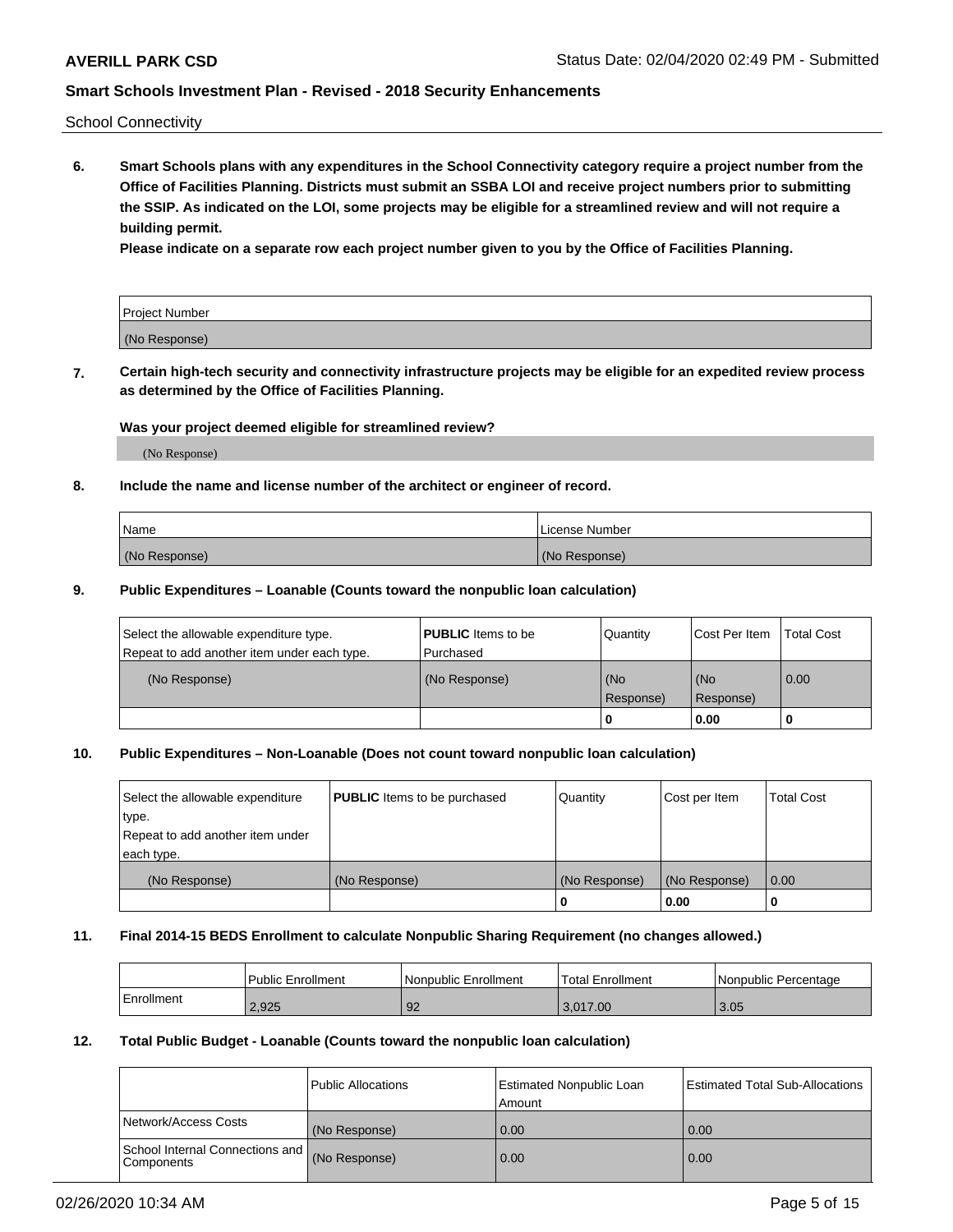School Connectivity

|          | Public Allocations | <b>Estimated Nonpublic Loan</b><br>l Amount | <b>Estimated Total Sub-Allocations</b> |
|----------|--------------------|---------------------------------------------|----------------------------------------|
| l Other  | (No Response)      | 0.00                                        | 0.00                                   |
| 'Totals: | 0.00               | 0                                           |                                        |

# **13. Total Public Budget – Non-Loanable (Does not count toward the nonpublic loan calculation)**

|                                                   | Sub-<br>Allocation |
|---------------------------------------------------|--------------------|
|                                                   |                    |
| Network/Access Costs                              | (No Response)      |
| <b>Outside Plant Costs</b>                        | (No Response)      |
| <b>School Internal Connections and Components</b> | (No Response)      |
| Professional Services                             | (No Response)      |
| Testing                                           | (No Response)      |
| <b>Other Upfront Costs</b>                        | (No Response)      |
| <b>Other Costs</b>                                | (No Response)      |
| <b>Totals:</b>                                    | 0.00               |

# **14. School Connectivity Totals**

|                          | Total Sub-Allocations |
|--------------------------|-----------------------|
| Total Loanable Items     | 0.00                  |
| Total Non-Ioanable Items | 0.00                  |
| Totals:                  | 0                     |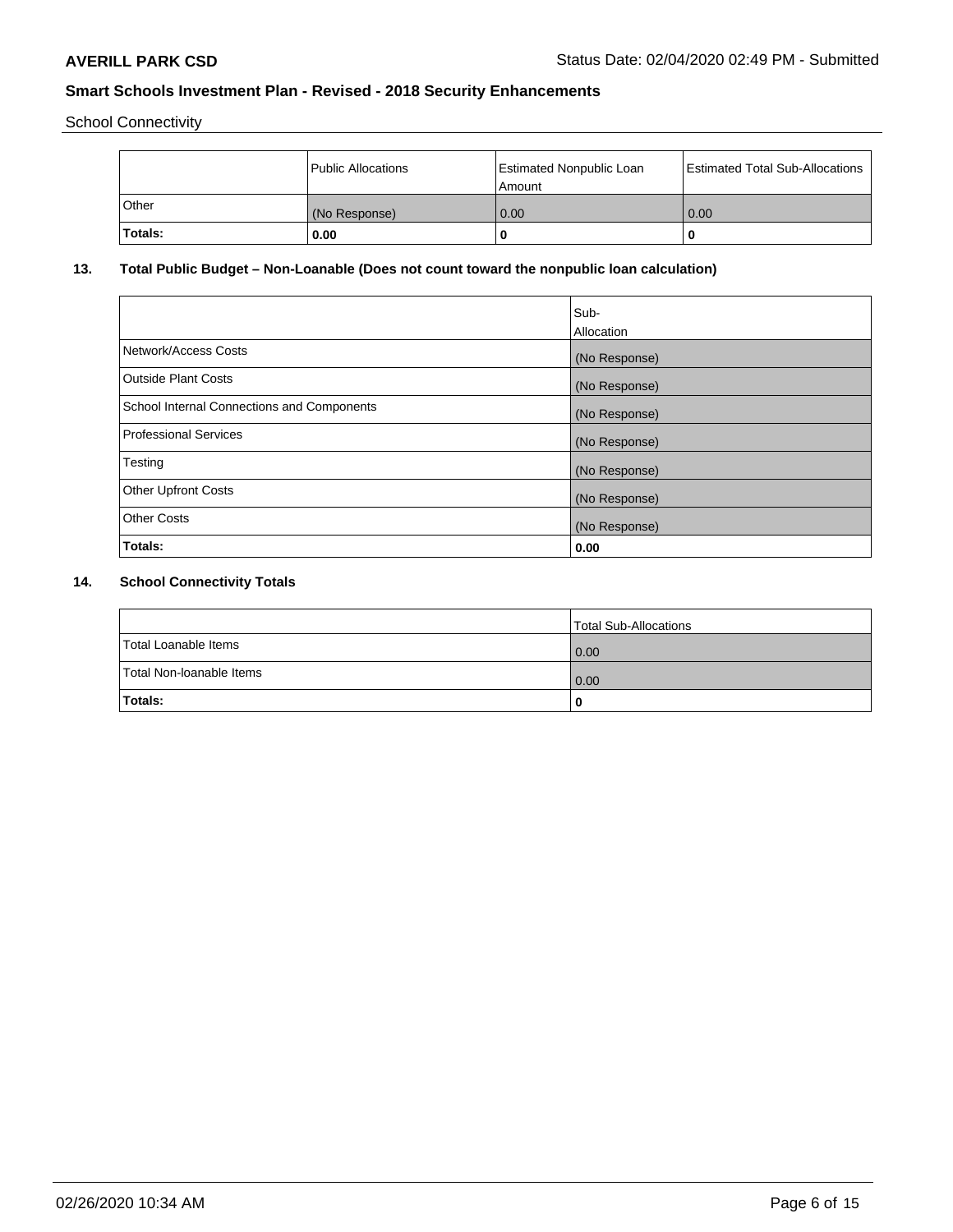Community Connectivity (Broadband and Wireless)

**1. Describe how you intend to use Smart Schools Bond Act funds for high-speed broadband and/or wireless connectivity projects in the community.**

(No Response)

**2. Please describe how the proposed project(s) will promote student achievement and increase student and/or staff access to the Internet in a manner that enhances student learning and/or instruction outside of the school day and/or school building.**

(No Response)

**3. Community connectivity projects must comply with all the necessary local building codes and regulations (building and related permits are not required prior to plan submission).**

 $\Box$  I certify that we will comply with all the necessary local building codes and regulations.

**4. Please describe the physical location of the proposed investment.**

(No Response)

**5. Please provide the initial list of partners participating in the Community Connectivity Broadband Project, along with their Federal Tax Identification (Employer Identification) number.**

| <b>Project Partners</b> | l Federal ID # |
|-------------------------|----------------|
| (No Response)           | (No Response)  |

**6. Please detail the type, quantity, per unit cost and total cost of the eligible items under each sub-category.**

| Select the allowable expenditure | Item to be purchased | Quantity      | Cost per Item | <b>Total Cost</b> |
|----------------------------------|----------------------|---------------|---------------|-------------------|
| type.                            |                      |               |               |                   |
| Repeat to add another item under |                      |               |               |                   |
| each type.                       |                      |               |               |                   |
| (No Response)                    | (No Response)        | (No Response) | (No Response) | 0.00              |
|                                  |                      | U             | 0.00          |                   |

**7. If you are submitting an allocation for Community Connectivity, complete this table.**

**Note that the calculated Total at the bottom of the table must equal the Total allocation for this category that you entered in the SSIP Overview overall budget.**

|                                    | Sub-Allocation |
|------------------------------------|----------------|
| Network/Access Costs               | (No Response)  |
| Outside Plant Costs                | (No Response)  |
| <b>Tower Costs</b>                 | (No Response)  |
| <b>Customer Premises Equipment</b> | (No Response)  |
| <b>Professional Services</b>       | (No Response)  |
| Testing                            | (No Response)  |
| <b>Other Upfront Costs</b>         | (No Response)  |
| <b>Other Costs</b>                 | (No Response)  |
| Totals:                            | 0.00           |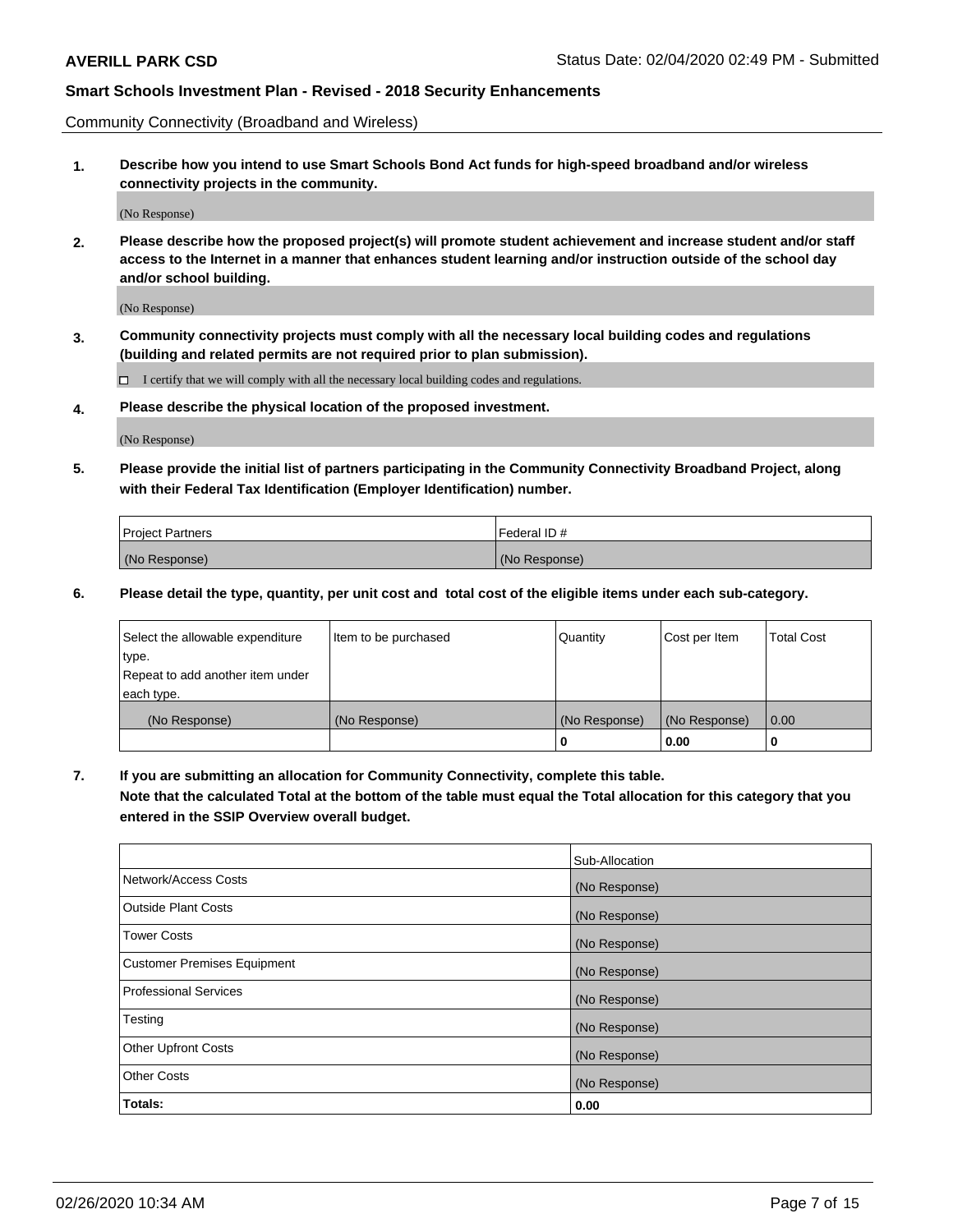### Classroom Learning Technology

**1. In order for students and faculty to receive the maximum benefit from the technology made available under the Smart Schools Bond Act, their school buildings must possess sufficient connectivity infrastructure to ensure that devices can be used during the school day. Smart Schools Investment Plans must demonstrate that sufficient infrastructure that meets the Federal Communications Commission's 100 Mbps per 1,000 students standard currently exists in the buildings where new devices will be deployed, or is a planned use of a portion of Smart Schools Bond Act funds, or is under development through another funding source. Smart Schools Bond Act funds used for technology infrastructure or classroom technology investments must increase the number of school buildings that meet or exceed the minimum speed standard of 100 Mbps per 1,000 students and staff within 12 months. This standard may be met on either a contracted 24/7 firm service or a "burstable" capability. If the standard is met under the burstable criteria, it must be:**

**1. Specifically codified in a service contract with a provider, and**

**2. Guaranteed to be available to all students and devices as needed, particularly during periods of high demand, such as computer-based testing (CBT) periods.**

**Please describe how your district already meets or is planning to meet this standard within 12 months of plan submission.**

(No Response)

- **1a. If a district believes that it will be impossible to meet this standard within 12 months, it may apply for a waiver of this requirement, as described on the Smart Schools website. The waiver must be filed and approved by SED prior to submitting this survey.**
	- By checking this box, you are certifying that the school district has an approved waiver of this requirement on file with the New York State Education Department.
- **2. Connectivity Speed Calculator (Required). If the district currently meets the required speed, enter "Currently Met" in the last box: Expected Date When Required Speed Will be Met.**

|                  | l Number of     | Required Speed | Current Speed in | <b>Expected Speed</b> | <b>Expected Date</b>                |
|------------------|-----------------|----------------|------------------|-----------------------|-------------------------------------|
|                  | <b>Students</b> | l in Mbps      | l Mbps           | to be Attained        | When Required                       |
|                  |                 |                |                  |                       | Within 12 Months  Speed Will be Met |
| Calculated Speed | (No Response)   | 0.00           | (No Response)    | l (No Response)       | (No Response)                       |

**3. If the district wishes to have students and staff access the Internet from wireless devices within the school building, or in close proximity to it, it must first ensure that it has a robust Wi-Fi network in place that has sufficient bandwidth to meet user demand.**

**Please describe how you have quantified this demand and how you plan to meet this demand.**

(No Response)

**4. All New York State public school districts are required to complete and submit an Instructional Technology Plan survey to the New York State Education Department in compliance with Section 753 of the Education Law and per Part 100.12 of the Commissioner's Regulations.**

**Districts that include educational technology purchases as part of their Smart Schools Investment Plan must have a submitted and approved Instructional Technology Plan survey on file with the New York State Education Department.**

- By checking this box, you are certifying that the school district has an approved Instructional Technology Plan survey on file with the New York State Education Department.
- **5. Describe the devices you intend to purchase and their compatibility with existing or planned platforms or systems. Specifically address the adequacy of each facility's electrical, HVAC and other infrastructure necessary to install and support the operation of the planned technology.**

(No Response)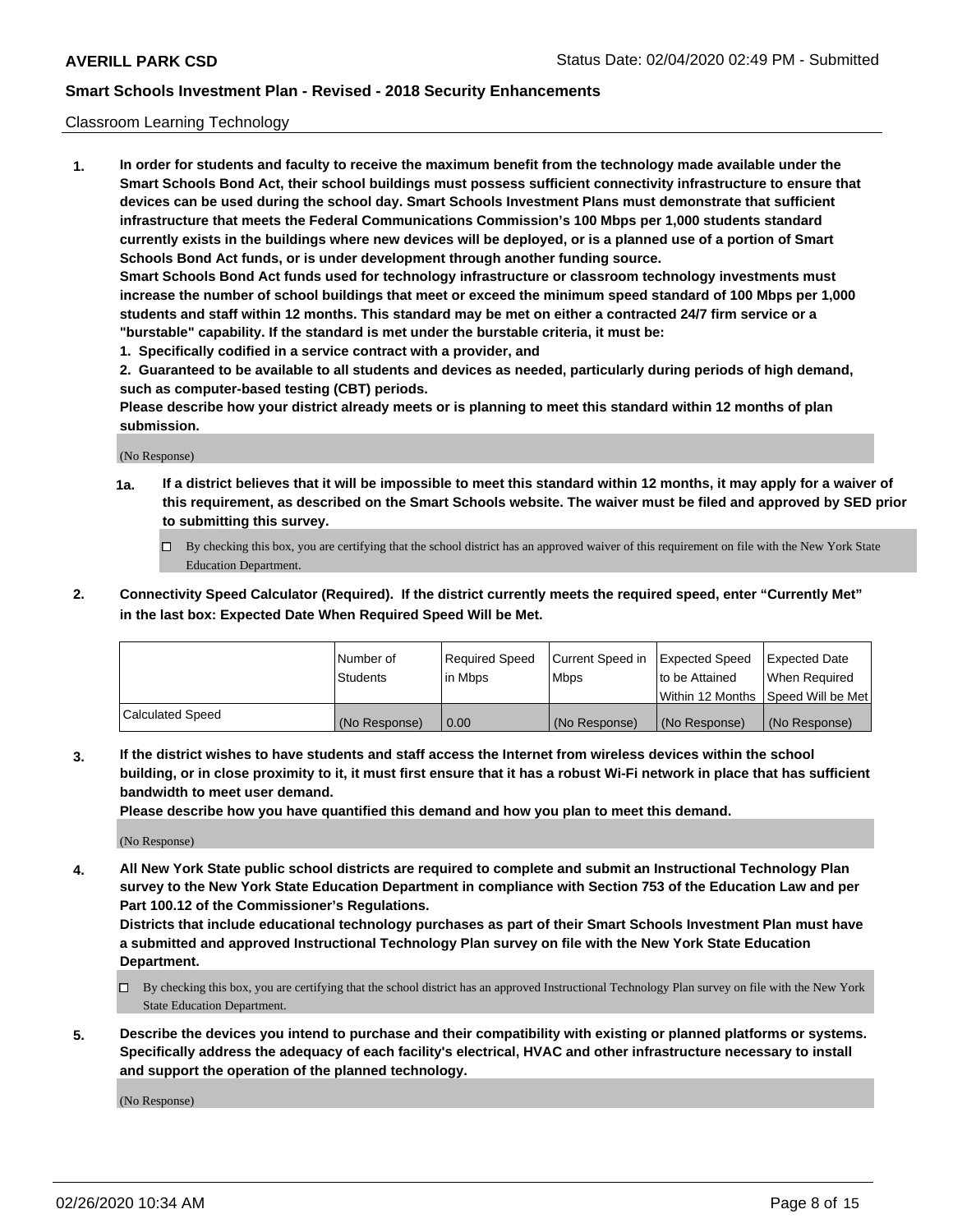### Classroom Learning Technology

- **6. Describe how the proposed technology purchases will:**
	- **> enhance differentiated instruction;**
	- **> expand student learning inside and outside the classroom;**
	- **> benefit students with disabilities and English language learners; and**
	- **> contribute to the reduction of other learning gaps that have been identified within the district.**

**The expectation is that districts will place a priority on addressing the needs of students who struggle to succeed in a rigorous curriculum. Responses in this section should specifically address this concern and align with the district's Instructional Technology Plan (in particular Question 2 of E. Curriculum and Instruction: "Does the district's instructional technology plan address the needs of students with disabilities to ensure equitable access to instruction, materials and assessments?" and Question 3 of the same section: "Does the district's instructional technology plan address the provision of assistive technology specifically for students with disabilities to ensure access to and participation in the general curriculum?")**

**In addition, describe how the district ensures equitable access to instruction, materials and assessments and participation in the general curriculum for both SWD and English Language Learners/Multilingual Learners (ELL/MLL) students.**

(No Response)

**7. Where appropriate, describe how the proposed technology purchases will enhance ongoing communication with parents and other stakeholders and help the district facilitate technology-based regional partnerships, including distance learning and other efforts.**

(No Response)

**8. Describe the district's plan to provide professional development to ensure that administrators, teachers and staff can employ the technology purchased to enhance instruction successfully.**

**Note: This response should be aligned and expanded upon in accordance with your district's response to Question 1 of F. Professional Development of your Instructional Technology Plan: "Please provide a summary of professional development offered to teachers and staff, for the time period covered by this plan, to support technology to enhance teaching and learning. Please include topics, audience and method of delivery within your summary."**

(No Response)

- **9. Districts must contact one of the SUNY/CUNY teacher preparation programs listed on the document on the left side of the page that supplies the largest number of the district's new teachers to request advice on innovative uses and best practices at the intersection of pedagogy and educational technology.**
	- By checking this box, you certify that you have contacted the SUNY/CUNY teacher preparation program that supplies the largest number of your new teachers to request advice on these issues.
	- **9a. Please enter the name of the SUNY or CUNY Institution that you contacted.**

(No Response)

**9b. Enter the primary Institution phone number.**

(No Response)

**9c. Enter the name of the contact person with whom you consulted and/or will be collaborating with on innovative uses of technology and best practices.**

(No Response)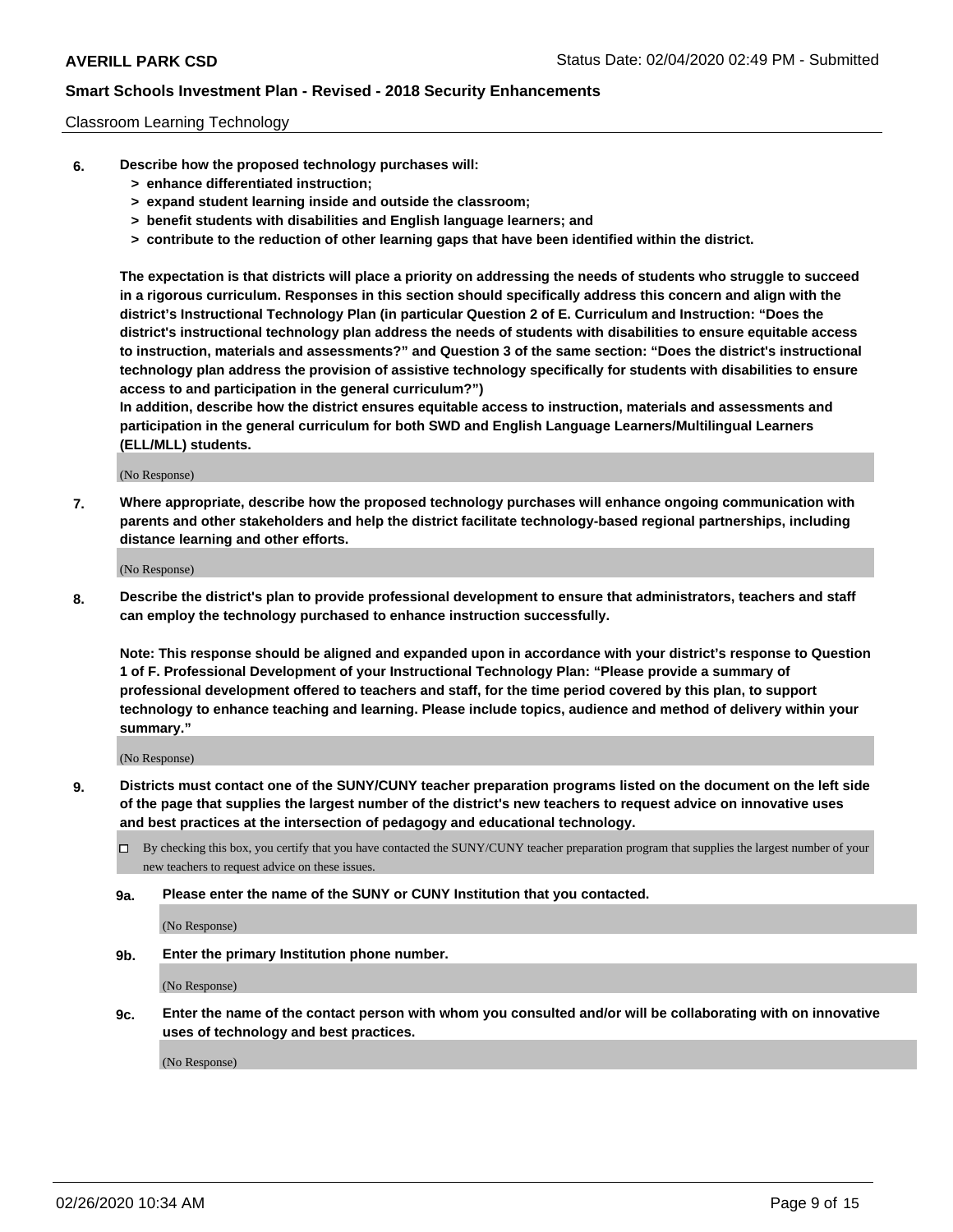### Classroom Learning Technology

**10. To ensure the sustainability of technology purchases made with Smart Schools funds, districts must demonstrate a long-term plan to maintain and replace technology purchases supported by Smart Schools Bond Act funds. This sustainability plan shall demonstrate a district's capacity to support recurring costs of use that are ineligible for Smart Schools Bond Act funding such as device maintenance, technical support, Internet and wireless fees, maintenance of hotspots, staff professional development, building maintenance and the replacement of incidental items. Further, such a sustainability plan shall include a long-term plan for the replacement of purchased devices and equipment at the end of their useful life with other funding sources.**

 $\Box$  By checking this box, you certify that the district has a sustainability plan as described above.

**11. Districts must ensure that devices purchased with Smart Schools Bond funds will be distributed, prepared for use, maintained and supported appropriately. Districts must maintain detailed device inventories in accordance with generally accepted accounting principles.**

By checking this box, you certify that the district has a distribution and inventory management plan and system in place.

#### **12. Please detail the type, quantity, per unit cost and total cost of the eligible items under each sub-category.**

| Select the allowable expenditure<br>type.      | Item to be Purchased | Quantity      | Cost per Item | <b>Total Cost</b> |
|------------------------------------------------|----------------------|---------------|---------------|-------------------|
| Repeat to add another item under<br>each type. |                      |               |               |                   |
| (No Response)                                  | (No Response)        | (No Response) | (No Response) | 0.00              |
|                                                |                      | 0             | 0.00          |                   |

#### **13. Final 2014-15 BEDS Enrollment to calculate Nonpublic Sharing Requirement (no changes allowed.)**

|            | l Public Enrollment | <b>INonpublic Enrollment</b> | <b>Total Enrollment</b> | Nonpublic<br>l Percentage |
|------------|---------------------|------------------------------|-------------------------|---------------------------|
| Enrollment | 2.925               | 92                           | 3.017.00                | 13.05                     |

### **14. If you are submitting an allocation for Classroom Learning Technology complete this table.**

|                         | Public School Sub-Allocation | <b>Estimated Nonpublic Loan</b><br>Amount<br>(Based on Percentage Above) | Estimated Total Public and<br>Nonpublic Sub-Allocation |
|-------------------------|------------------------------|--------------------------------------------------------------------------|--------------------------------------------------------|
| Interactive Whiteboards | (No Response)                | 0.00                                                                     | 0.00                                                   |
| Computer Servers        | (No Response)                | 0.00                                                                     | 0.00                                                   |
| Desktop Computers       | (No Response)                | 0.00                                                                     | 0.00                                                   |
| <b>Laptop Computers</b> | (No Response)                | 0.00                                                                     | 0.00                                                   |
| <b>Tablet Computers</b> | (No Response)                | 0.00                                                                     | 0.00                                                   |
| Other Costs             | (No Response)                | 0.00                                                                     | 0.00                                                   |
| Totals:                 | 0.00                         | 0                                                                        | 0                                                      |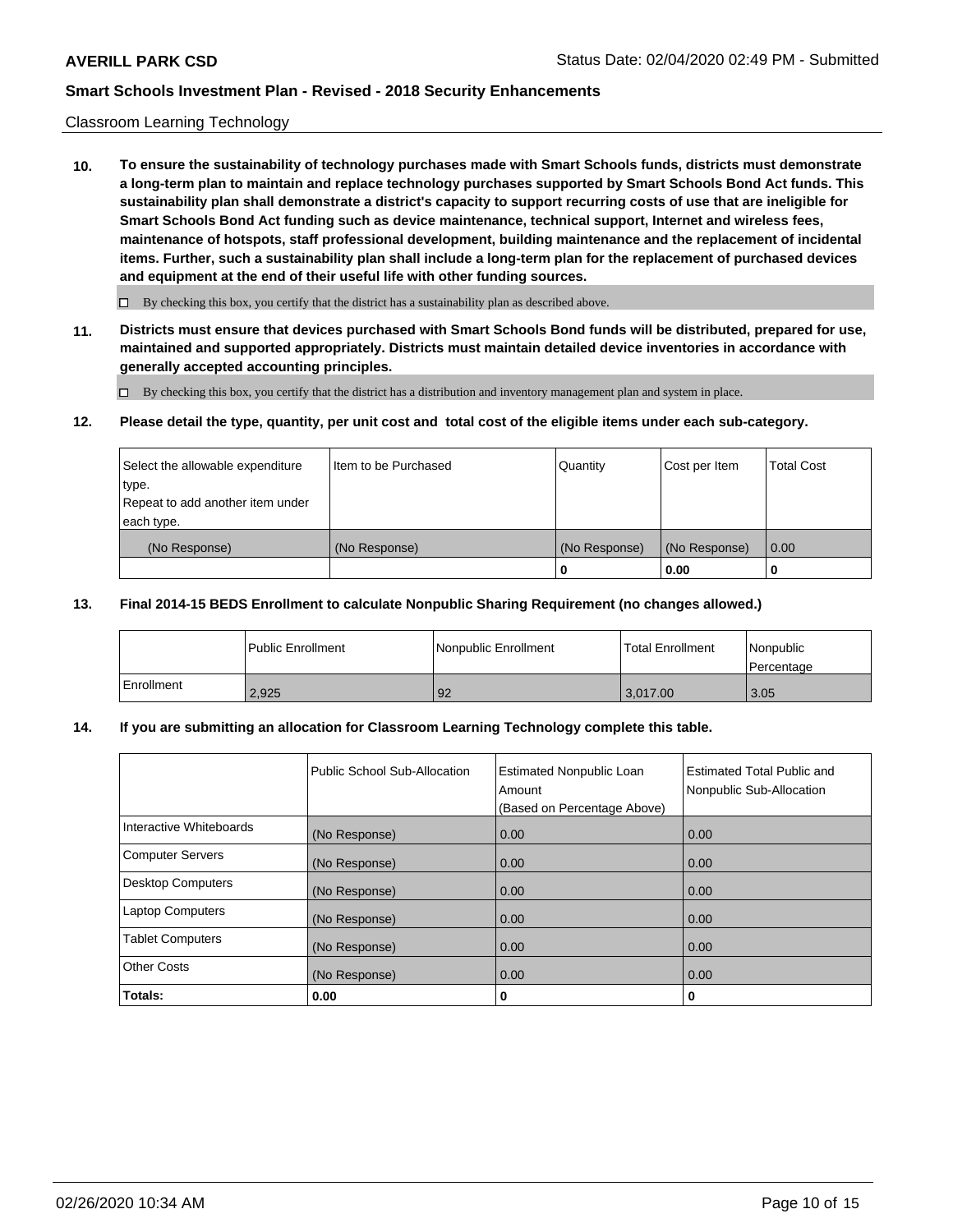#### Pre-Kindergarten Classrooms

**1. Provide information regarding how and where the district is currently serving pre-kindergarten students and justify the need for additional space with enrollment projections over 3 years.**

(No Response)

- **2. Describe the district's plan to construct, enhance or modernize education facilities to accommodate prekindergarten programs. Such plans must include:**
	- **Specific descriptions of what the district intends to do to each space;**
	- **An affirmation that new pre-kindergarten classrooms will contain a minimum of 900 square feet per classroom;**
	- **The number of classrooms involved;**
	- **The approximate construction costs per classroom; and**
	- **Confirmation that the space is district-owned or has a long-term lease that exceeds the probable useful life of the improvements.**

(No Response)

**3. Smart Schools Bond Act funds may only be used for capital construction costs. Describe the type and amount of additional funds that will be required to support ineligible ongoing costs (e.g. instruction, supplies) associated with any additional pre-kindergarten classrooms that the district plans to add.**

(No Response)

**4. All plans and specifications for the erection, repair, enlargement or remodeling of school buildings in any public school district in the State must be reviewed and approved by the Commissioner. Districts that plan capital projects using their Smart Schools Bond Act funds will undergo a Preliminary Review Process by the Office of Facilities Planning.**

**Please indicate on a separate row each project number given to you by the Office of Facilities Planning.**

| Project Number |  |
|----------------|--|
| (No Response)  |  |
|                |  |

**5. Please detail the type, quantity, per unit cost and total cost of the eligible items under each sub-category.**

| Select the allowable expenditure | Item to be purchased | Quantity      | Cost per Item | <b>Total Cost</b> |
|----------------------------------|----------------------|---------------|---------------|-------------------|
| type.                            |                      |               |               |                   |
| Repeat to add another item under |                      |               |               |                   |
| each type.                       |                      |               |               |                   |
| (No Response)                    | (No Response)        | (No Response) | (No Response) | 0.00              |
|                                  |                      | U             | 0.00          |                   |

**6. If you have made an allocation for Pre-Kindergarten Classrooms, complete this table. Note that the calculated Total at the bottom of the table must equal the Total allocation for this category that you entered in the SSIP Overview overall budget.**

|                                          | Sub-Allocation |
|------------------------------------------|----------------|
| Construct Pre-K Classrooms               | (No Response)  |
| Enhance/Modernize Educational Facilities | (No Response)  |
| <b>Other Costs</b>                       | (No Response)  |
| Totals:                                  | 0.00           |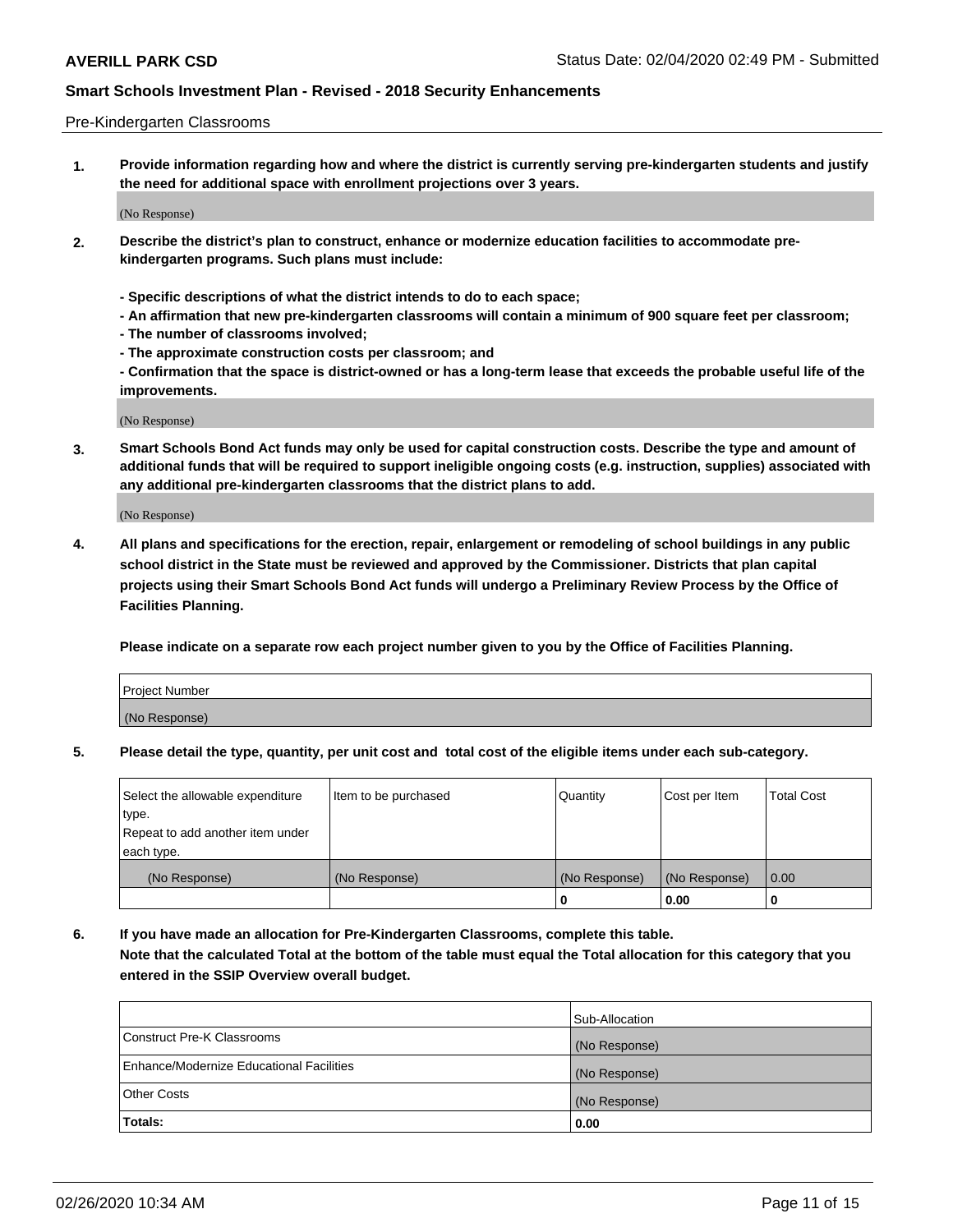Replace Transportable Classrooms

**1. Describe the district's plan to construct, enhance or modernize education facilities to provide high-quality instructional space by replacing transportable classrooms.**

(No Response)

**2. All plans and specifications for the erection, repair, enlargement or remodeling of school buildings in any public school district in the State must be reviewed and approved by the Commissioner. Districts that plan capital projects using their Smart Schools Bond Act funds will undergo a Preliminary Review Process by the Office of Facilities Planning.**

**Please indicate on a separate row each project number given to you by the Office of Facilities Planning.**

| Project Number |  |
|----------------|--|
|                |  |
|                |  |
|                |  |
| (No Response)  |  |
|                |  |
|                |  |

**3. For large projects that seek to blend Smart Schools Bond Act dollars with other funds, please note that Smart Schools Bond Act funds can be allocated on a pro rata basis depending on the number of new classrooms built that directly replace transportable classroom units.**

**If a district seeks to blend Smart Schools Bond Act dollars with other funds describe below what other funds are being used and what portion of the money will be Smart Schools Bond Act funds.**

(No Response)

**4. Please detail the type, quantity, per unit cost and total cost of the eligible items under each sub-category.**

| Select the allowable expenditure | Item to be purchased | Quantity      | Cost per Item | Total Cost |
|----------------------------------|----------------------|---------------|---------------|------------|
| ∣type.                           |                      |               |               |            |
| Repeat to add another item under |                      |               |               |            |
| each type.                       |                      |               |               |            |
| (No Response)                    | (No Response)        | (No Response) | (No Response) | 0.00       |
|                                  |                      | u             | 0.00          |            |

**5. If you have made an allocation for Replace Transportable Classrooms, complete this table. Note that the calculated Total at the bottom of the table must equal the Total allocation for this category that you entered in the SSIP Overview overall budget.**

|                                                | Sub-Allocation |
|------------------------------------------------|----------------|
| Construct New Instructional Space              | (No Response)  |
| Enhance/Modernize Existing Instructional Space | (No Response)  |
| Other Costs                                    | (No Response)  |
| Totals:                                        | 0.00           |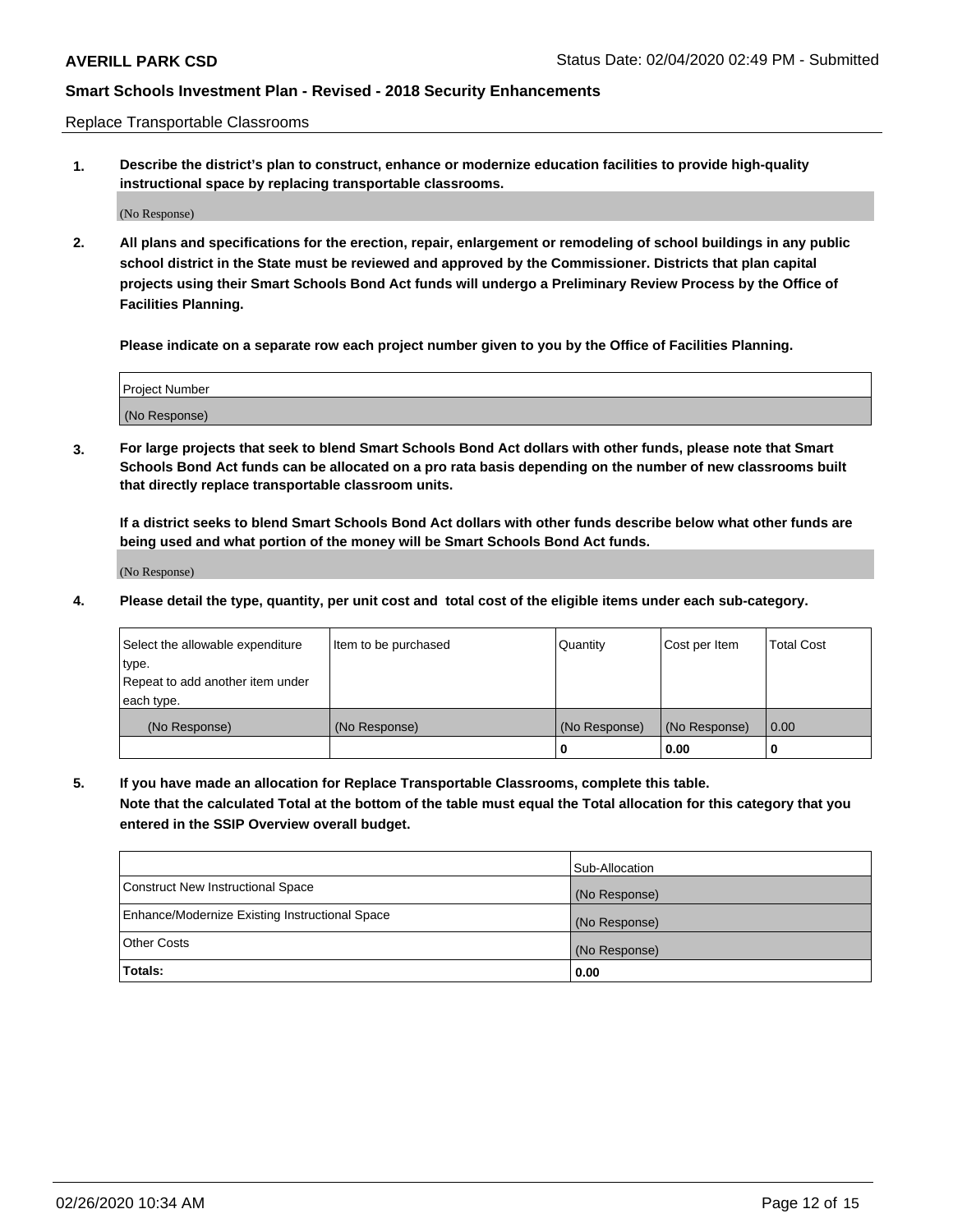### High-Tech Security Features

## **1. Describe how you intend to use Smart Schools Bond Act funds to install high-tech security features in school buildings and on school campuses.**

The District will undertake a project to enhance safety & security through the installation of a new district-wide security camera system, installation of exterior lock-down warning lights and new door control systems that will allow for the the lock-down of a singular building, multiple buildings or all district-buildings depending on the circumstances of any particular lock-down event. The associated cabling and data infrastructure systems to support these enhancements will also be included in this project.

**2. All plans and specifications for the erection, repair, enlargement or remodeling of school buildings in any public school district in the State must be reviewed and approved by the Commissioner. Smart Schools plans with any expenditures in the High-Tech Security category require a project number from the Office of Facilities Planning. Districts must submit an SSBA LOI and receive project numbers prior to submitting the SSIP. As indicated on the LOI, some projects may be eligible for a streamlined review and will not require a building permit. Please indicate on a separate row each project number given to you by the Office of Facilities Planning.**

| Project Number  |  |
|-----------------|--|
| 491302067999001 |  |

### **3. Was your project deemed eligible for streamlined Review?**

 $\boxtimes$  No

#### **4. Include the name and license number of the architect or engineer of record.**

| <b>Name</b>         | License Number |
|---------------------|----------------|
| <b>ERIC SHEFFER</b> | 81621          |

#### **5. Please detail the type, quantity, per unit cost and total cost of the eligible items under each sub-category.**

| Select the allowable expenditure<br>type. | Item to be purchased                   | Quantity       | Cost per Item | <b>Total Cost</b> |
|-------------------------------------------|----------------------------------------|----------------|---------------|-------------------|
| Repeat to add another item under          |                                        |                |               |                   |
| each type.                                |                                        |                |               |                   |
| <b>Electronic Security System</b>         | <b>Switches</b>                        | 8              | 6,000.00      | 48,000.00         |
| <b>Electronic Security System</b>         | Cabling                                | 42,500         | 4.00          | 170,000.00        |
| <b>Other Costs</b>                        | Architect & Engineer                   |                | 52,664.00     | 52,664.00         |
| <b>Entry Control System</b>               | <b>Amber Exterior Warning Lights</b>   | 56             | 1,232.00      | 68,992.00         |
| <b>Electronic Security System</b>         | <b>Security Cameras</b>                | 264            | 1,724.00      | 455,136.00        |
| <b>Other Costs</b>                        | <b>Project Management</b>              | 1              | 47,000.00     | 47,000.00         |
| <b>Entry Control System</b>               | District-wide server                   |                | 11,000.00     | 11,000.00         |
| <b>Entry Control System</b>               | Controllers                            | $\overline{7}$ | 3,100.00      | 21,700.00         |
| <b>Entry Control System</b>               | <b>Additional Blades</b>               | 15             | 1,000.00      | 15,000.00         |
| <b>Electronic Security System</b>         | <b>Card Readers</b>                    | 40             | 150.00        | 6,000.00          |
| <b>Entry Control System</b>               | Installation                           |                | 24,000.00     | 24,000.00         |
| <b>Entry Control System</b>               | Programming                            |                | 2,000.00      | 2,000.00          |
| <b>Other Costs</b>                        | Contingency - Additional card readers, | 1              | 3,808.00      | 3,808.00          |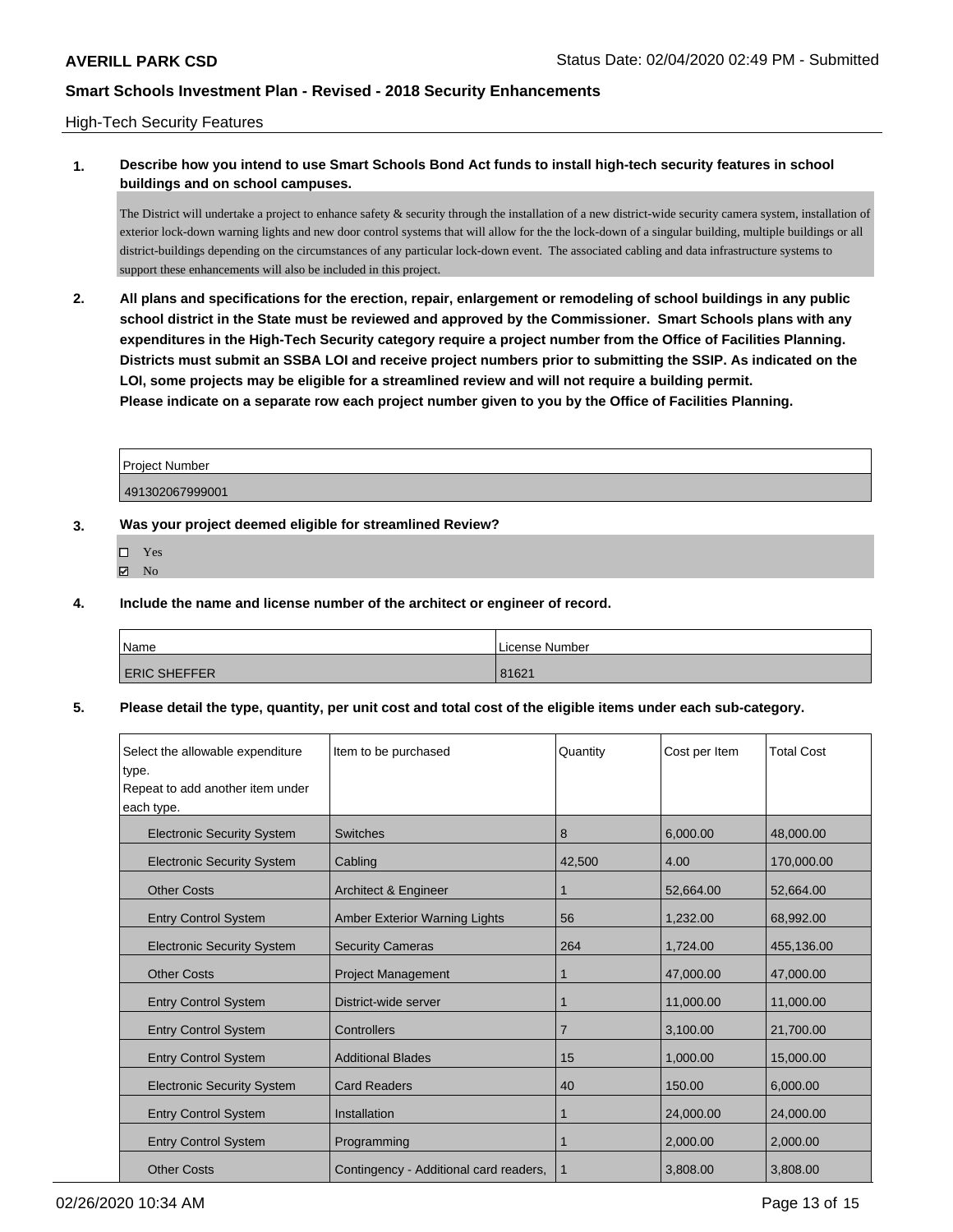High-Tech Security Features

| Select the allowable expenditure<br>type.<br>Repeat to add another item under<br>each type. | Item to be purchased   | Quantity | Cost per Item | <b>Total Cost</b> |
|---------------------------------------------------------------------------------------------|------------------------|----------|---------------|-------------------|
|                                                                                             | cabling, price changes | 42,896   | 153,682.00    | 925,300           |

**6. If you have made an allocation for High-Tech Security Features, complete this table. Enter each Sub-category Public Allocation based on the the expenditures listed in Table #5.**

|                                                      | Sub-Allocation |
|------------------------------------------------------|----------------|
| Capital-Intensive Security Project (Standard Review) | (No Response)  |
| <b>Electronic Security System</b>                    | 679,136.00     |
| <b>Entry Control System</b>                          | 142,692.00     |
| Approved Door Hardening Project                      | (No Response)  |
| <b>Other Costs</b>                                   | 103,472.00     |
| Totals:                                              | 925,300.00     |